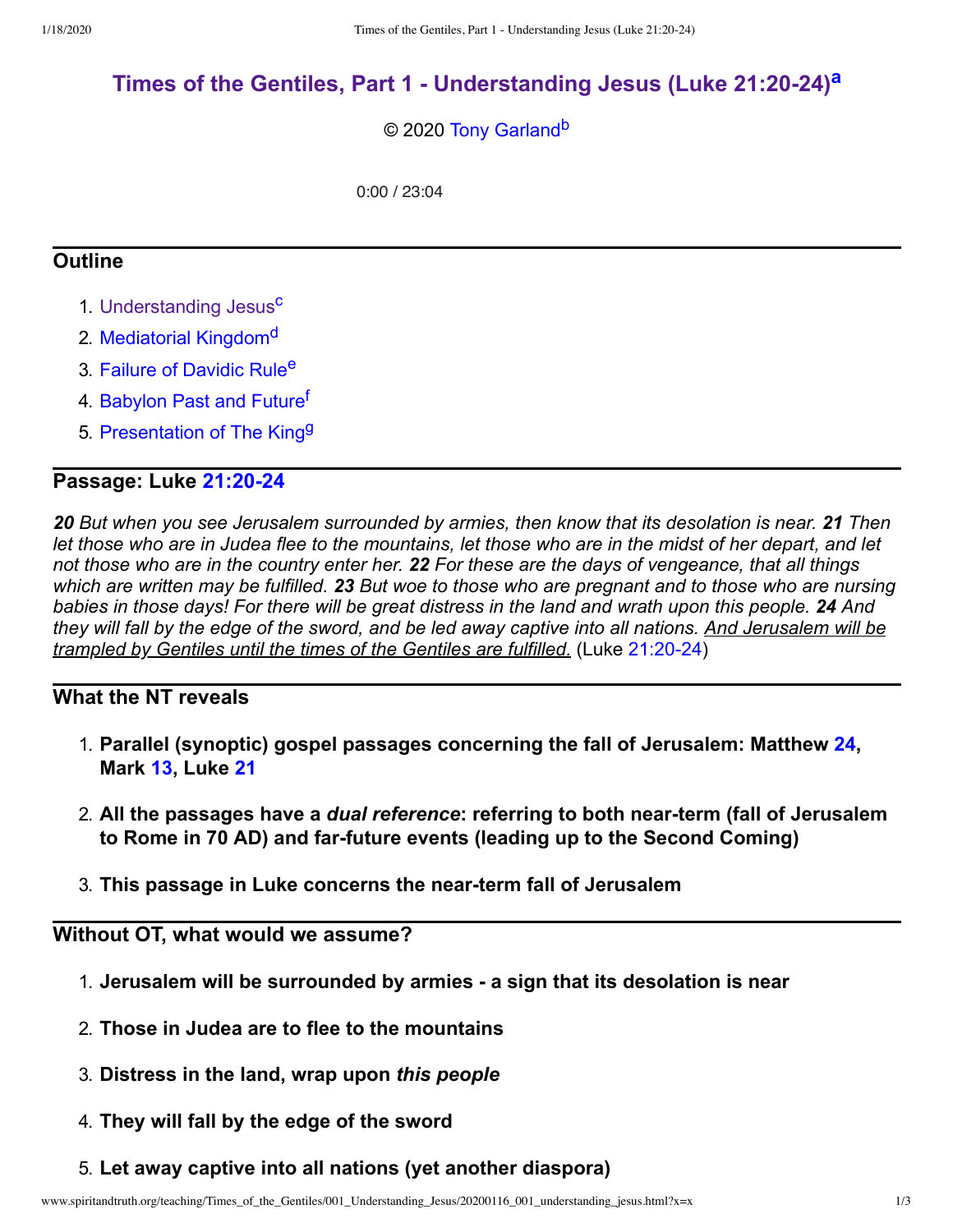6. **Jerusalem will be trampled by Gentiles (**[ἐθνῶν](http://www.spiritandtruth.org/fontsu/index.htm) **[***ethnōn***] - ethnicities other than Jews) until . . .**

#### **Jesus defines a specific period of time**

#### 1. **End-points**

- A. Begins with the fall of Jerusalem (or does it?)
- B. Ends when Gentiles no longer trample Jerusalem "underfoot"

#### 2. **Implied characteristics of the time period**

- A. Gentiles will have dominance over Jerusalem in some sense
- B. A large number of Jews will be dispersed out of the land, residing among the nations

#### 3. **An ongoing Jewish/Gentile distinction —** *beyond the cross*

- A. If we only have the NT revelation—and conclude the period begins in 70 AD—then it would seem the present time is part of the "Times of the Gentiles"
- B. Our Lord Jesus is making a Jewish/Gentile distinction beyond the cross: beyond the close of the canon, all the way down to our own day—and beyond!

### **But is this all there is to understanding this enigmatic phrase from Jesus?**

1. **Jesus doesn't elaborate—we are left with sketchy details about what he means**

### 2. **As elsewhere in the NT,** *Jesus assumes we have an understanding of God's revelation leading up to this point in history*

- A. Jesus answered and said to [the religious leaders], "Have you not even read this Scripture: 'The stone which the builders rejected Has become the chief cornerstone." (Mark [12:10\)](http://www.spiritandtruth.org/bibles/nasb/b41c012.htm#Mark_C12V10)
- B. Jesus answered a challenge from the Sadducees, "Are you not therefore mistaken, because you do not know the Scriptures nor the power of God?" (Mark [12:24](http://www.spiritandtruth.org/bibles/nasb/b41c012.htm#Mark_C12V24))

**The OT has much more information concerning this time period—and provides an important correction to what we might otherwise conclude from Luke's passage alone:** *the time period begins much earlier then the fall of Jerusalem in 70 AD*

Sat Jan 18 19:03:51 2020